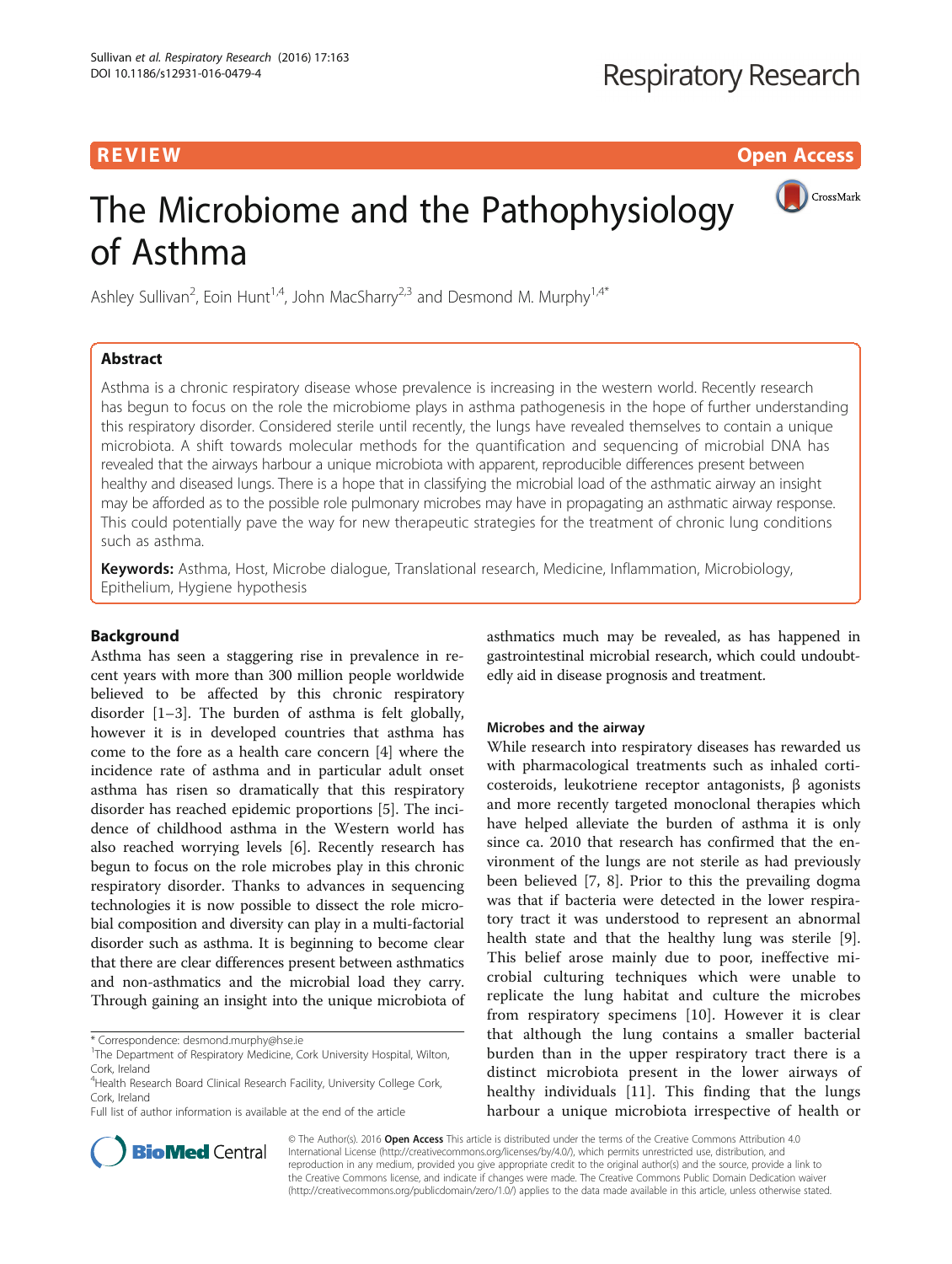disease has led to the surge of research now taking place in an effort to not only categorise the distinct microbiota of the diseased lung but also that of the healthy lung [\[12](#page-9-0)]. Thanks to the advancement of culture independent techniques the unique steady state microbiota of the lungs is being elucidated [[9\]](#page-9-0). A change in the microbial composition of the lower airway microbiota may be connected with chronic lung disease such as asthma [\[2](#page-9-0), [13\]](#page-9-0).

The development of inexpensive next generation sequencing techniques, developed for the Human Genome Project to sequence the human genome, has made it possible to determine microbial, in particular bacterial, communities in a culture independent manner. By screening the diversity of bacterial ribosomal rRNA genes present in biological nucleic acid samples against sequence databases and development of bioinformatic algorithms have enabled the organisation and interpretation of the huge data sets made available by these sequencing machines [\[14](#page-9-0), [15](#page-9-0)]. Meta-genomic approaches have enabled a far greater understanding of the microbes present at various sites and the role they play in the overall host-microbiome interaction [[15](#page-9-0)]. Thanks to culture independent techniques low levels of oral bacteria such as *Prevotella* and *Veillo*nella have been discovered in the lower airways of healthy individuals [[15](#page-9-0)–[17\]](#page-9-0).

# Lung environment

With a surface area of 75  $m<sup>2</sup>$  and direct exposure to the environment, the lungs are prime sites for microbial exposure [\[10\]](#page-9-0). As the environmental conditions shape the composition of the microbial communities in that habitat it is important to understand the environment of the lungs to fully understand the potential microbes which could inhabit this location, see Fig. [1.](#page-2-0) The lungs cannot be viewed as one standard habitat, as they in fact consist of microenvironments in which differences in temperature, pH, mucus production, epithelial specialisation, the motility of the mucociliary escalator, oxygen concentration and nutrient availability all have the potential to influence the variety and type of microorganism present [\[18, 19](#page-9-0)]. Such physiochemical property gradients may plausibly allow for the survival of different microorganisms within varying regions of the airways. It should be noted however that a recent study has concluded that in the lungs of healthy individuals spatial variation in the microbiota appears to be far less significant than the variation present across individuals [\[20\]](#page-9-0). The authors also reported that the microbiota of the lung in health seems to be more influenced by the immigration and elimination of microbes rather than by the growth conditions influencing bacterial growth rates. Furthermore, this pattern may be reversed in patients with advanced lung disease due to alterations in the pulmonary environment induced by disease progression [\[20](#page-9-0)]. As the lungs are connected directly to the microbial rich oral and nasal passages, the potential for regular translocation of microbes from these sites secondary to inspiration and with possible associated micro aspiration, it is therefore not surprising that there may be similarities between the microbial composition of these sites. To investigate this further, Venkataraman et al., utilised a neutral model for community ecology to differentiate members of the lung microbiome whose presence in the lungs is consistent with dispersal from other body sites and the members of the lung microbiome who deviate from this model, suggesting a competitive advantage for these microbes in the lung [[21](#page-9-0)]. From this study dispersal of microbes from the oral cavity would seem to be the main mechanism whereby the lungs become colonised in healthy individuals and as no species constantly deviated from the neutral model one might postulate that it is the constant dispersal that is important for the microbial structure of the lower lungs rather than selective pressure [\[21](#page-9-0)]. However, the process could possibly be more complex than suggested in this neutral model, with the possibility that microbes introduced into the airways are killed at the same rate in which they are introduced, creating a homeostatic balance and therefore the perception of a neutral distribution, when in fact the lung environment is highly selective.

# Sample collection and the lungs

Due to the belief that the lungs were sterile and due to the invasive nature of bronchoscope sampling the lower respiratory tract was not, at first, included in the Human Microbiome Project [\[22\]](#page-9-0). As recent characterisation of the lung microbiota has revealed, there are definable reproducible differences between healthy and diseased state lungs. It is now accepted that the healthy lung microbiome is diverse and some studies have even shown that the respiratory tract can more rapidly acquire diversity after birth than the intestines [\[23\]](#page-9-0). While there is now acceptance that there are microbes present within the airway, the challenge remains in overcoming the difficulty in sampling and culturing these microbes from the lower respiratory tract. The validity of sampling techniques such as bronchoalveolar lavage (BAL) fluid and bronchial brushes have been subject to debate due to the potential for contamination from the oropharynx during bronchoscopy. Despite such concerns, recent studies have shown that, by comparing the microbial species present in the upper respiratory tract with the microbiota of the lower respiratory tract, the microbiota within the lower respiratory tract are unique. A recent study by Bassis et al., compared samples from healthy subjects collected by oral wash, BAL fluid, nasal swab and gastric aspirates and demonstrated that the oral microbiome did not contaminate BAL samples [[22](#page-9-0)]. The oral cavity and stomach contained high species richness and the highest bacterial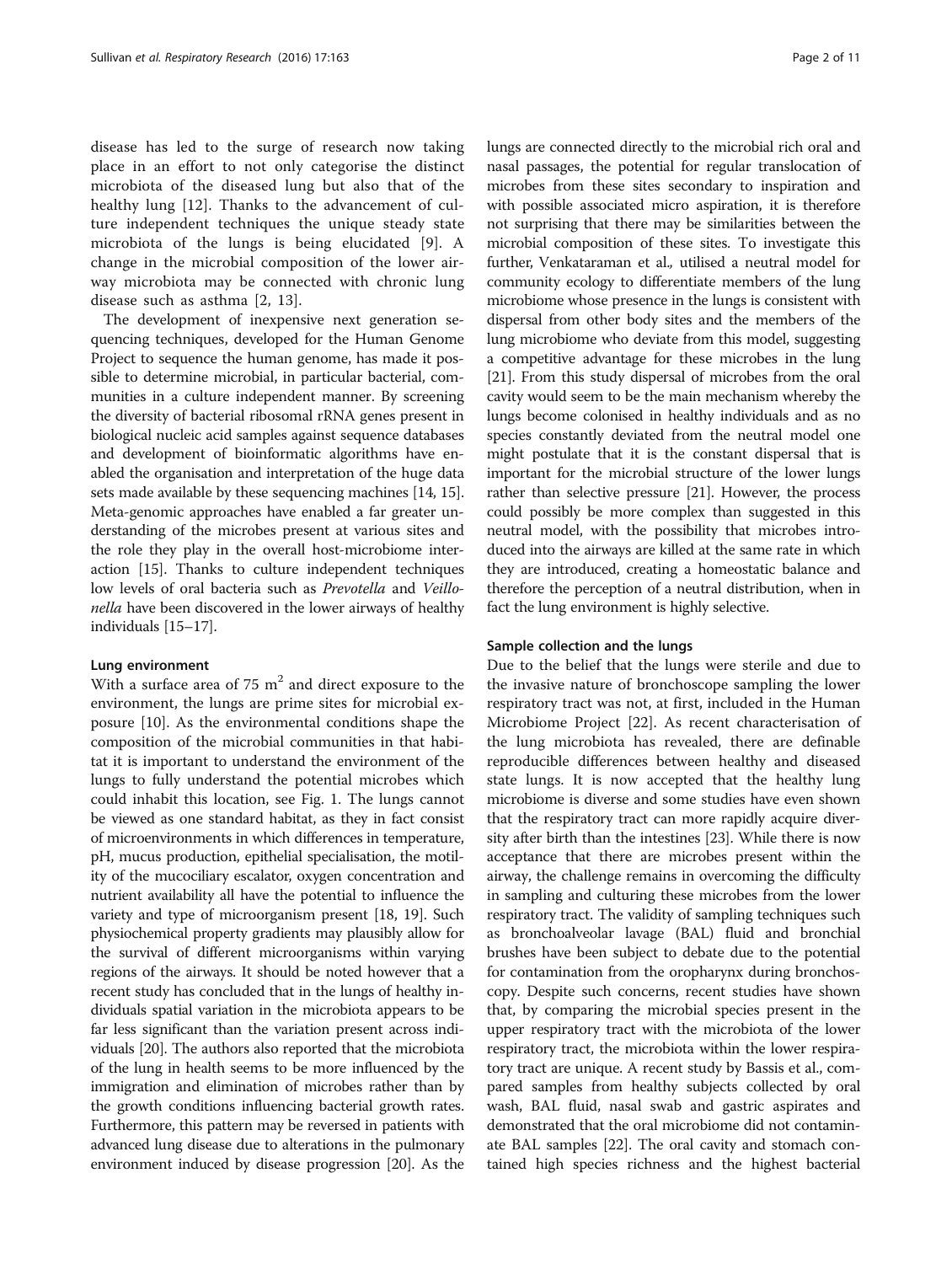<span id="page-2-0"></span>

signal levels in comparison to both the nasal cavity and lungs which had much lower bacterial signal levels. Whilst it was seen that the bacterial communities present in the healthy lung overlapped with those present in the oropharynx, the concentrations were much lower in the lungs and there was a different community composition in samples from healthy lungs [[22](#page-9-0)].

While the sampling technique is of concern with regards to contamination, caution should also be taken with sample processing and the generation and analysis of complex datasets. Unintentional environmental contamination when processing can lead to the unintentional identification of contaminants by the powerful sequencing technologies and controlling potential sources of contamination such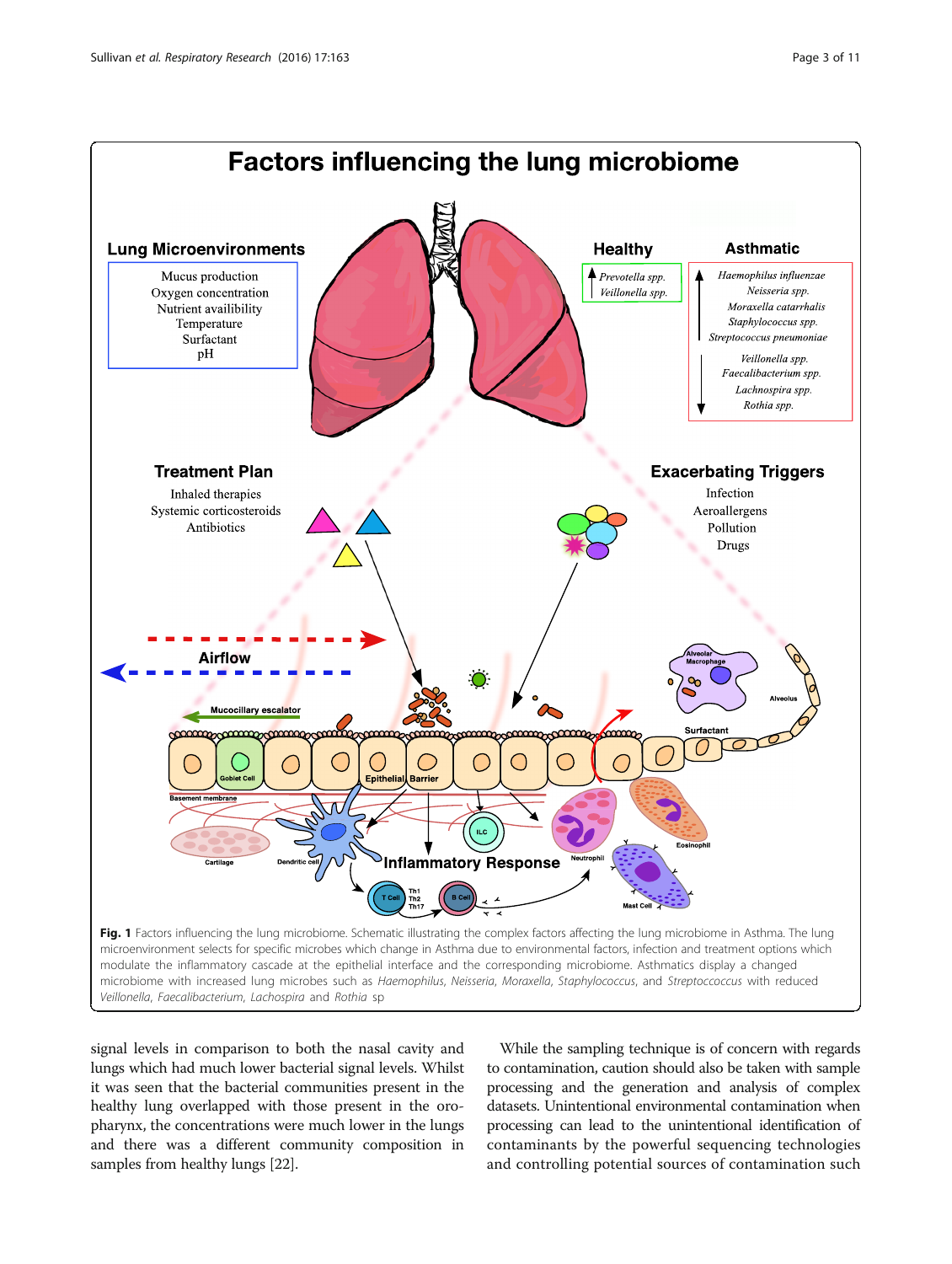as reagents is vital. It is also important to avoid bias and extraction protocols are critical. In sequencing of samples it is usually one of the variable regions of the 16S rRNA gene that is targeted by primers, however this is not ideal for the detection of certain species such as fungi where 18S rRNA and internal transcribed spacer sequencing represent a more appropriate target and viral identification requires approaches other than marker-gene-directed PCR analysis [[24\]](#page-9-0).

# Lung diseases

The effect of the lung microbiome composition on health and disease states is of interest not just in asthma research but for other respiratory diseases such as cystic fibrosis (CF), COPD, pulmonary fibrosis, and bronchiectasis. In bronchiectasis it is now believed that a change in composition of the lung microbiota through events such as antibiotic therapy and inflammation may have downstream consequences for the function of the immune system, allowing for the formation and preservation of chronic infection lead by microbial pathogens [[25\]](#page-9-0). There is an appreciation that cystic fibrosis is a multisystem disease with involvement of the hepatobiliary and gastrointestinal tracts [[26](#page-9-0)]. While gastrooesophageal reflux (GOR) effects CF patients, the lung and gastric microbiomes and an inter-dependant relationship between the two is clearly defined. Gastric and sputum cultures have revealed that 73% of patients with CF had one or more microorganism (fungal or bacterial) in common between the two samples and among the bacteria found in the two sites were Pseudomonas, Streptococcus and Achromobacter. Pseudomonas aeruginosa (Pa), a bacteria typically associated with CF was found in the sputum samples of 11 patients of which 4 had identical Pa isolates in the stomach. In comparison, non CF gastric juice samples revealed a higher diversity. The stomach microbiome in patients with CF may act as a potential pathogen reservoir and the aerodigestive microbiome warrants further research as it may impinge on the pathophysiology of CF [[27](#page-9-0)]. Bile acid aspiration is a comorbidity factor linked to many lung diseases which could plausibly shape the lung microbiome and promote the colonisation of  $Pa$  in CF patients. Using a systems based analysis involving transcriptomics, functional genomics and immunochemistry the network of genes involved in virulence, adaptive metabolism and antibiotic tolerance linked to the bile response of the pathogens and the host cells has been eludicated. Bile acid leakage into the oesophageal tract occurs in up to 80% of CF patients and occurs in up to 35% of COPD patients (although this figure is thought to be underestimated) [\[28](#page-9-0)]. Disease progression and antibiotic tolerance in respiratory patients may be linked to bile acid signalling. Bile acids can elict biofilm behaviour in Pseudomonas aeruginosa, increase polymyxin and macrolide antibiotic tolerance, and reduce microbial biodiversity [[28\]](#page-9-0). COPD research is in its infancy with regards to the microbiota of the COPD lung however some recent studies have demonstrated that as the disease progresses there is a reduction in bacterial diversity however there is no demonstratable outgrowth of a single microorganism as is the case in CF where Pseudomonas aeruginosa predominates [[29\]](#page-9-0). Patients with idiopathic pulmonary fibrosis (IPF) are reported to have a higher relative abundance of Haemophilus, Streptococcus, Neisseria and Veillonella species [[30](#page-9-0)].

# Asthma characteristics

Asthma is a chronic inflammatory disease, which is characterised by airway hyper-responsiveness leading to intermittent, repeated bouts of wheezing, chest tightness, breathlessness and coughing [\[31, 32\]](#page-9-0). Asthma has a complex heterogeneity with many clinical phenotypes whose varying expression depends on interplay between numerous environmental factors along with many different susceptibility genes [[1, 33](#page-9-0)]. The airway epithelium is pivotal in the inflammatory response of the host and is a major source of proinflammatory mediators [\[33\]](#page-9-0).  $T_H2$ cells subsequently play a prominent role in allergic disorder pathogenesis leading to B cells isotype switching, generating IgE antibodies which are specific to the par-ticular insulting allergen [[8](#page-9-0)].  $T_H2$  cells further enlist and enhance survival of eosinophils and mast cells, induce goblet cell hyperplasia and further drive bronchial hyper reactivity [[31\]](#page-9-0). The airway obstruction which characterises the clinical presentation of asthma runs in cycles of symptom free periods followed by varying periods of exacerbation to which there is usually a trigger or stimuli [\[34](#page-9-0)]. These exacerbations result in a worsening in symptoms and lung function and although is generally reversible and followed by a return to normal lung function, in some patients repeated exacerbations may lead to a new, compromised baseline [\[35](#page-9-0), [36](#page-9-0)]. Such exacerbating triggers include infection, aeroallergens, pollution, drugs and physical stimuli [\[31](#page-9-0), [37, 38](#page-9-0)]. These exacerbations are often treated with varying combinations of increased inhaled therapy, systemic corticosteroids and antibiotics [\[8](#page-9-0)]. One might postulate, therefore, that the exacerbating event and the mode of therapy utilised to treat the event may impact on the composition of the lung microbiome. Indeed recent studies have demonstrated that the gut microbiota can alter circadian rhythms which may open new avenues of research into identifying the cause of asthmatic exacerbations [\[39](#page-9-0), [40](#page-9-0)]. It has been noted that an alteration to the Bmal 1 (the clock gene) in bronchiolar cells disrupts the circadian neutrophil recruitment via CXCL5, which in turn leads to an exaggerated host response to LPS (lipopolysaccharide)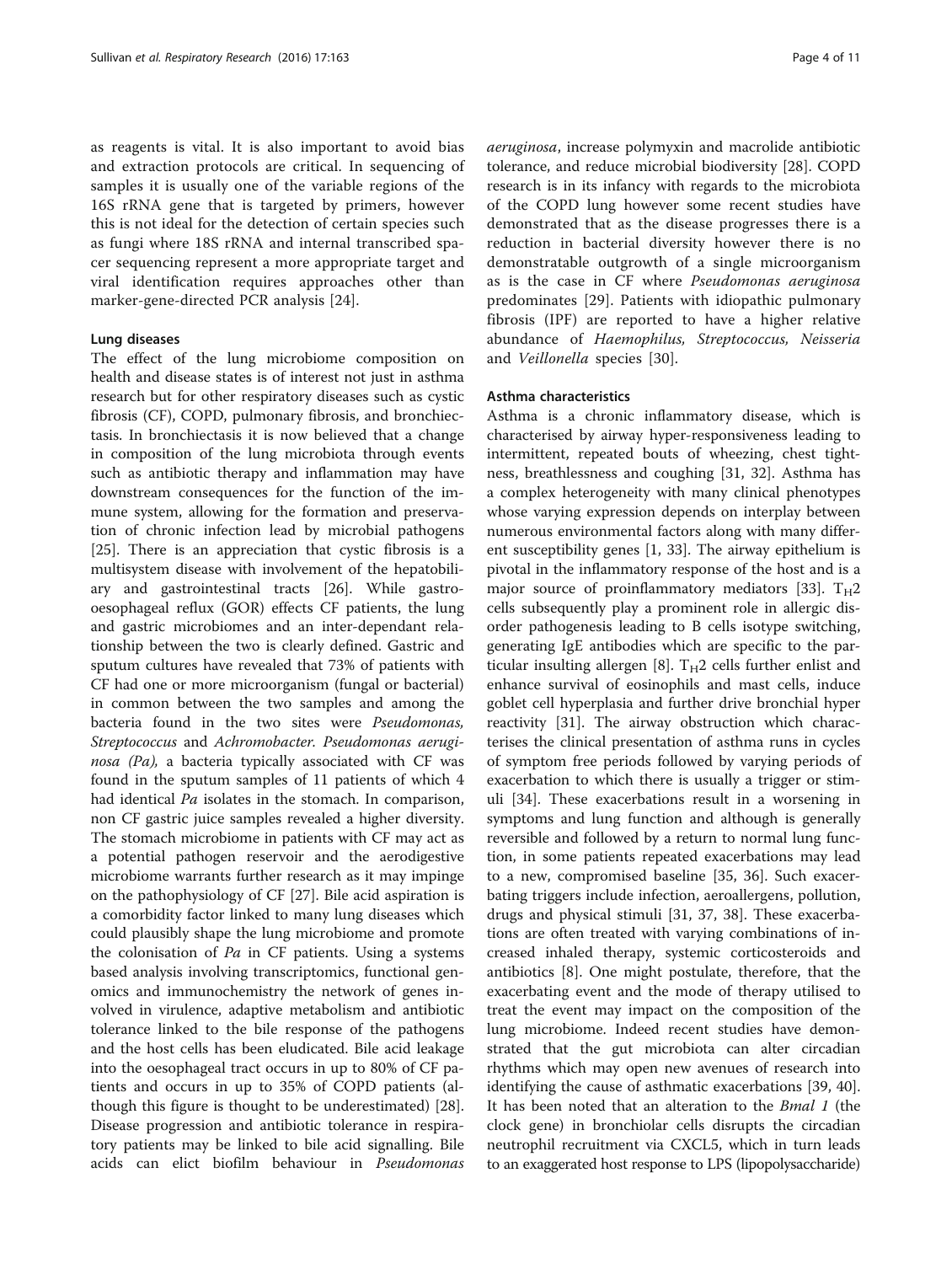and a deficient host immune response to Streptococcus pneumoniae [\[41\]](#page-9-0).

#### Epithelial development and the role of the microbiota

In the gastrointestinal tract there is a complex interplay between the symbiotic bacteria which are responsible for processes such as nutrient metabolism and the host which in turn provides a nutrient rich, protective environment. This interplay requires strict sequestration of the resident microbes and the host lumen to prevent the triggering of processes such as sepsis and inflammation. Epithelial antimicrobial proteins play a vital role in hindering the contact of resident microbes and the host mucosal surfaces. Germ-free mice and antibiotic treatment of murine models have demonstrated evidence that the microbiota is required for gut epithelia development and function. Cash et al., first identified the role microbes play in inducing antimicrobial peptides and epithelial villus development and maturation [\[42](#page-9-0)]. It has been seen that in germ-free mice microbial colonisation induces the expression of RegIIIγ which is a secreted Ctype lectin, known in humans as HIP/PAP. This expression directly correlates with bacterial expression and host epithelial contact, with preferential binding to peptidoglycan which is present in gram positive bacteria. This highlights how the host-microbial symbiotic relationship is maintained [\[42](#page-9-0)]. It is therefore possible that a similar protective mechanism could be involved in the lung mucosal epithelium.

Innate Lymphoid Cells (ILCs) have emerged as a population of innate immune cells derived from an Id2 dependent lymphoid cell progenitor cell population. ILCs share many functional and developmental characteristics with CD4<sup>+</sup> T cell populations. ILCs have been demonstrated to be involved in orchestrating certain host-commensal bacteria relationships [[43](#page-9-0)]. Such an involvement would have implications on immunity, inflammation and tissue homeostasis in the intestines. In the lungs it has been seen that pathogenic ILC responses have been associated with asthma and airway hyperresponsiveness in murine models [\[43](#page-9-0)]. As commensal bacteria, epithelial cells and ILCs share close proximity and investigation into the potential impact of this interaction upon the development of ILCs is taking place. Hence ILCs may represent a potential target for numerous human diseases such as asthma [\[43\]](#page-9-0).

Recent studies focusing on ILCs have also identified the key dialogue between ILCs, epithelia and the microbiota. IgA is the predominant antibody at mucosal surfaces, in particular in the upper respiratory tract. Through its pleiotropic effects IgA induces a tolerizing phenotype at mucosal surfaces and is of critical importance to the maintenance of mucosal homeostasis. IgA is created through the class switch recombination of Ig heavy chains. IgA offers an important role in mucosal homeostasis such as opsonisation and neutralisation of pathogens and toxins. This results in a reduction of antigenic load on the mucosal immune system. In IgA<sup> $-/-$ </sup> mice the protective role of IgA at mucosal surfaces is highlighted as these mice have an impaired clearance of luminal pathogens such as Mycobacterium tuberculosis, Streptococcus pneumoniae, Citrobacter rodentium, Giar-dia muris and Giardia lamblia [\[44](#page-9-0)]. It has been demonstrated that the microbiota acts through Toll-like receptors to condition lung dendritic cells (LDCs) to produce TGF-β and this in turn influences the production of IgA in the lung [[44](#page-9-0)]. While research to date has focused mainly on the gut, evidence of bi-directional links between the gut and the lung immune function are increasing [\[45](#page-9-0)].

# Microbes and the host

A key feature of any microorganism is its ability to be recognised and sampled by the immune system. The ensuing immune response, depending on the microbe, can range from benign tolerance to acute inflammation and injury, with ensuing repair and remodelling in the lungs [[3\]](#page-9-0). Respiratory fungi, bacteria and viruses are recognised by innate receptors including Toll-like receptors (TLRs), RIG-1-like helicases and NOD-like receptors which when stimulated then activate the nuclear factor κ B (NFκB) group transcription factors with the possible resultant induction of more than 100 pro-inflammatory and host response genes [[3, 46](#page-9-0)]. Microorganisms can affect the permeability of the epithelium increasing infection risk, affecting epithelial integrity by invasion of the epithelium cells leading to cell death and shedding. By compromising the epithelium, subsequent allergen uptake and the effect of environmental exposure to pollutants may cause an increased possibility for the development of further exacerbations and a heightened immune response increasing the risk of a pathogenic response and asthma development [\[3](#page-9-0), [47](#page-9-0)–[49](#page-10-0)].

Asthma patients have an increased risk of bacterial infection and through culture dependent and independent techniques it has been seen that there is increased carriage of pathogenic respiratory bacteria. Birth cohort studies have shown that increased carriage of bacteria such as Streptococcus pneumoniae, Haemophilus influenzae and Moraxella catarrhalis in early life can be linked to asthma risk and the development of recurrent wheeze in children born to asthmatic mothers [\[50\]](#page-10-0). This study by Bisgaard et al., also revealed that, in children with recurrent wheeze during the first 3 years of life, that these wheezing episodes are associated with bacterial and viral infections equally, suggesting that bacterial and viral infections may act independently to contribute to asthma symptoms and thereby highlighting the important role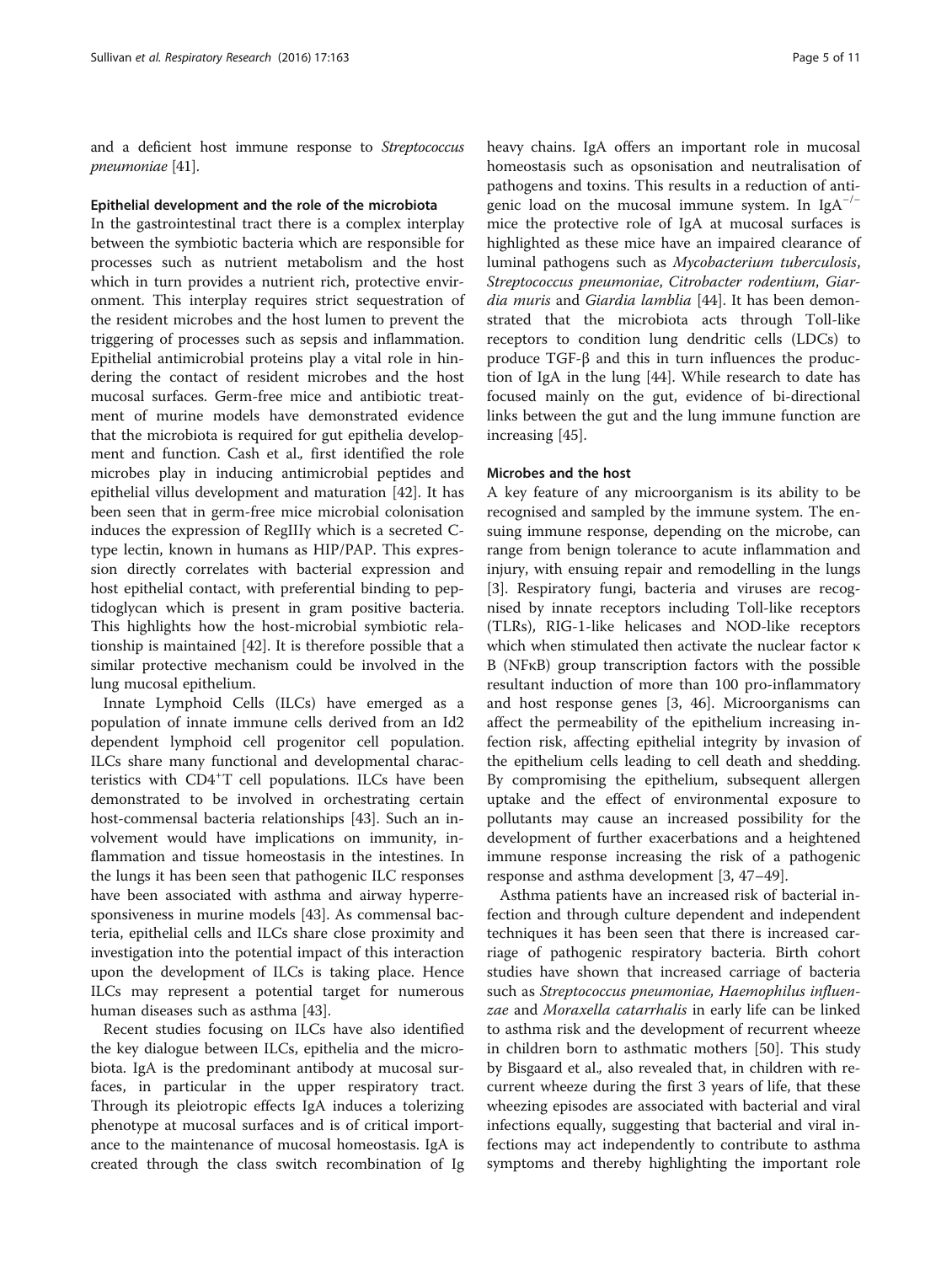of bacterial infection independent of viral infection in the pathogenesis of asthma [\[51](#page-10-0)]. In a study by Hilty et al., members of the phylum Proteobacteria were associated with airway disease in both asthma and COPD patients. Haemophilus, Moraxella and Neisseria spp. found in the lungs of asthmatic patients had strong correlations with increased asthma risk when found in the oropharynx of neonates. Staphylococcus was found to be present in the airways of children with difficult asthma. Bacteroidetes and in particular Prevotella and Veillonella spp. were found to be most prevalent in healthy controls [[2\]](#page-9-0).

While microorganisms can add to the onset and progression of atopic asthma, microorganisms can also have a protective function [[3\]](#page-9-0). The 'hygiene hypothesis' can in part help to explain the disproportionate spread of asthma in the western, industrialised world. It proposed that repeated exposure to diverse common infections and repeated exposure to environmental microbes during childhood can stimulate the immune system in a manner which promotes a protective responseagainst future asthma risk [[3\]](#page-9-0).

The so-called 'hygiene hypothesis' contends that exposure to soil, dust, microbes, antibiotics, vaccinations, farm animals and family size in addition to factors such as caesarean section birth versus vaginal birth and exclusive formula feeding versus breastfeeding can all in some part determine asthma risk [\[52](#page-10-0)–[54](#page-10-0)]. In one meta-analysis study there was a 20% increase in the subsequent risk of asthma development in children born by caesarean section [\[55](#page-10-0)].

The use of anti-inflammatory drugs and antibiotics can significantly alter the lung microbiome [[56](#page-10-0)]. Such a change in the microbiome of the lung may lead to resistance, resilience, functional redundancy, or a permanently altered microbiome [\[11](#page-9-0)]. It is seen that even before birth children are exposed to antibiotics, with about half of all pregnant women in America receiving antibiotics which alter their microbiota before transfer to their offspring [\[11](#page-9-0)].

Environmental microbial exposure can have a protective effect against asthma development. In the PARSIFAL and GABRIELA studies asthma and atopy prevalence among children living on farms and among children in the reference group (not living on a farm) were examined. In both studies children living on a farm had a lower prevalence of asthma than the reference group From these two large scale observational studies it would appear that a wider range of microbial exposures offers a protective effect on the development of asthma [[57\]](#page-10-0).

It has been shown that single nucleotide polymorphisms (SNPs) in TNFAIP3 which encodes A20 is linked to the development of asthma in farm dwelling children. A20 is an ubiquitin-modifying enzyme which weakens NFκB activation through the deubiquitination of key signalling intermediates down-stream of IL-1 receptor, Toll-like receptor and TNF family receptors. It is accepted that chronic exposure to low-dose endotoxin or farm dust conveys a protective effect against the development of house dust mite (HDM) induced asthma in mice and loss of A20 is associated with allergy and asthma risk. It has been shown that in mice with an induced absence of A20 there is an increased sensitivity to HDM and the ensuing asthma is seen to be more severe [\[58\]](#page-10-0).

Children from rural areas in Germany, Austria and Switzerland from farming and non-farming households were involved in a study to determine whether there was a protective effect present upon endotoxin exposure against the risk of asthma and atopic wheeze. Mattress dust, as an indicator for endotoxin exposure, was examined and it was found that environmental exposure to endotoxins was associated with the development of tolerance towards ubiquitous allergens found in natural environments [[59\]](#page-10-0). Muramic acid, a component of bacterial peptidoglycan, is a marker for microbial burden and is a biologically active substance which influences the cellular immune response in a manner different to endotoxin. A high level of muramic acid in a similarly constructed study provided complimentary findings, lending further credence to the notion that asthma could in part be due to inadequate activation, at the appropriate educational time point, of the innate immune responses which are stimulated by certain microbial products [[60\]](#page-10-0).

Recent studies, including the Canadian CHILD cohort study, have highlighted the importance of this window of colonisation in children and long-term side effects such as asthma which can ensue when there is a presence or lack of certain microorganisms in the gastrointestinal system. It was determined that the relative abundance of the bacterial genera Faecalibacterium, Lachnospira, Veillonella, and Rothia (FLVR) appeared notably decreased in the gut of children who were at risk of developing asthma [[61\]](#page-10-0). These microorganisms appeared to be mostly significantly different between the groups at 3 months and this difference decreased once the children reached 1 year of age, suggesting the presence of a colonisation "window of opportunity" [\[61, 62](#page-10-0)]. It was also seen that it is not just the prevalence of the gut microbiota that is important but the metabolites that they derive, such as the short chain fatty acids (SCFAs) propionate and acetate which have been demonstrated in a murine model to reduce airway cellular infiltration [[61, 63](#page-10-0)]. This concept of a "window of opportunity" for colonisation, while now generally accepted, requires further investigation. In mice this critical window occurs during the first 2–3 weeks of life and it is expected that in humans the critical window is narrower than first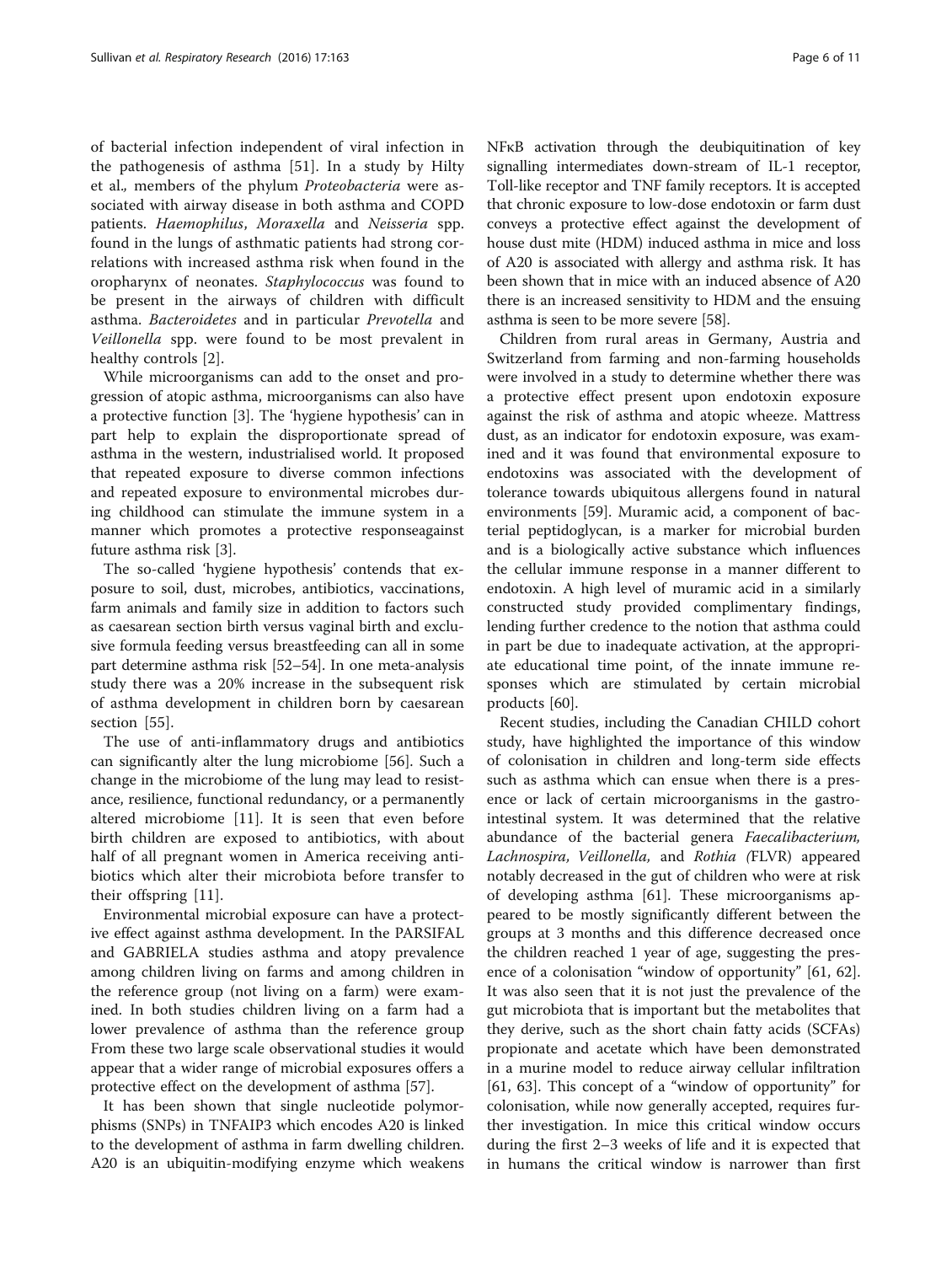expected and rather than years is likely to merely last for a matter of months [[62\]](#page-10-0).

In germ-free mice it has been shown by Olszak et al., that there is dysregulation in the development of an immune cell profile when there has been no microbial exposure. However if colonised gastrointestinally during a crucial neonatal period with a microbiome, a protective effect against exaggerated inflammation developed and this effect could not be demonstrated in recolonised adult mice [[64](#page-10-0)]. Hence, one might postulate that if microbial exposure can alleviate or prevent the immune cascade as seen with allergic disorders such as asthma, could a prebiotic or probiotic have a protective or even preventive role in asthma? It has been seen that Lactobacillus reuteri, when administered to mice demonstrating a normal microbial flora, can abate airway hyperresponsiveness via systemic increase in regulatory T cells, which can therefore alleviate asthma symptoms [[65](#page-10-0)–[67\]](#page-10-0). It was seen also that direct exposure to an innocuous strain of Escherichia coli could result in long term protection against allergic disorders in normal mice by reprogramming macrophages and dendritic cells [\[68\]](#page-10-0). Dendritic cells bridge the gap between innate and adaptive immunity [\[52](#page-10-0)]. In BALB/c ovalbumin challenged mice fed daily with *Bifidobacterium* longum it was noted that airway inflammation was attenuated and a reduction in BAL eosinophilia, BAL fluid IL-4 protein and BAL cell IFN-γ and IL-4 mRNA levels was observed [[69](#page-10-0)]. To test the effect of early life antibiotic exposure to the microbiota and subsequent allergic asthma susceptibility Russell et al., treated neonatal mice with clinical doses of Vancomycin and Streptomycin. Changes in the resident gut microbiota and subsequent asthma susceptibility were documented. In mice treated with Streptomycin there was no significant effect upon the microbiota or asthma risk. However in mice treated with vancomycin it was noted that there was a reduction in microbial diversity and changes in bacterial population composition were observed leading to a heightened risk of asthma development upon allergic challenge. As neither antibiotic had an effect upon adult mice, one might infer that the hygiene hypothesis is of relevance only in neonatal shift in microbial diversity and composition [[70](#page-10-0)]. Russell et al., investigated whether or not this effect held true for perinatal antibiotic treated mice and the risk of developing hypersensitivity pneumonitis, a  $T_H1-T_H17$ mediated lung disease. Contrary to the previous findings severity of the disease increased dramatically with Streptomycin. It was concluded that perinatal antibiotics affect the resident gut microbiota in a highly selective manner and this then leads to a change in susceptibility to  $T_H2$  or  $T_H$ 1-T<sub>H</sub>17 driven lung inflammatory diseases [\[71\]](#page-10-0).

The prevalence of *Helicobacter pylori*, which was once the dominant bacteria in the stomach and had strong maternal transmission, is now decreasing and with it

possibly the protective effects this bacteria seems to have against asthma development [[72\]](#page-10-0). Studies have shown that childhood acquisition of H. pylori reduces the risk of allergy and asthma [\[72\]](#page-10-0). In developing countries nearly all adults harbour the gastric bacterium H. pylori but in industrialised countries its prevalence is much lower [\[73](#page-10-0)]. In industrialised countries such as the United States fewer than 10% of children under 10 years of age are colonised with  $H.$  pylori [[74\]](#page-10-0). However it should be noted that H. pylori acquisition does not appear to be associated with adult onset asthma suggesting that the pathogenic risk factors for adult onset asthma may differ from those for childhood asthma [\[74\]](#page-10-0).

It is believed that microaspiration, which occurs in healthy individuals but has a higher prevalence in asthmatics, could in part explain the presence of oral microbiota in the lower lung [[15\]](#page-9-0). However this does not fully explain why some individuals have a higher relative abundance of certain bacteria originating from the upper respiratory tract [[15](#page-9-0), [75](#page-10-0)].

In a recent study by Marri et al., induced sputum samples from a mild active asthmatic and non-asthmatic cohort of adults was examined and it was determined that all sputum samples contained the 5 main bacterial genera with Firmicutes, Proteobacteria and Actinobacteria making up 90% of the sequence reads. It was further shown that Proteobacteria levels were elevated in asthmatics and Firmicutes and Actinobacteria were more common in the non-asthmatic cohort. From this study it was determined that mild asthma was more similar in microbial composition to that of severe asthmatics that to the non-asthmatic group [[76\]](#page-10-0).

The "disappearing microbiota" hypothesis contends that as we become less colonised by ancient commensal microorganisms, which aid in a multitude of processes such as vitamin uptake and immunity, we become more susceptible to attack by potential pathogenic microorganisms. A shift in an individual's microbial balance may have detrimental consequences. The "disappearing microbiota" hypothesis has been studied in relation to the increased and decreased prevalence of several diseases in developed nations. While the hygiene hypothesis highlights our susceptibility to infection caused by our decreased sampling of microorganisms from the environment the disappearing microbiota hypothesis suggests that our susceptibility is due to a decrease in ancestral microorganisms which offered protection [\[77](#page-10-0)].

## Lung epithelia and mucosal immune defences

While the role of the gut microbiota in shaping the mucosal immune system, the symbiosis between the gut microbiota and intestinal mucosa, and the importance of barrier function within the gut is well understood, there remains a paucity of information pertaining to the lung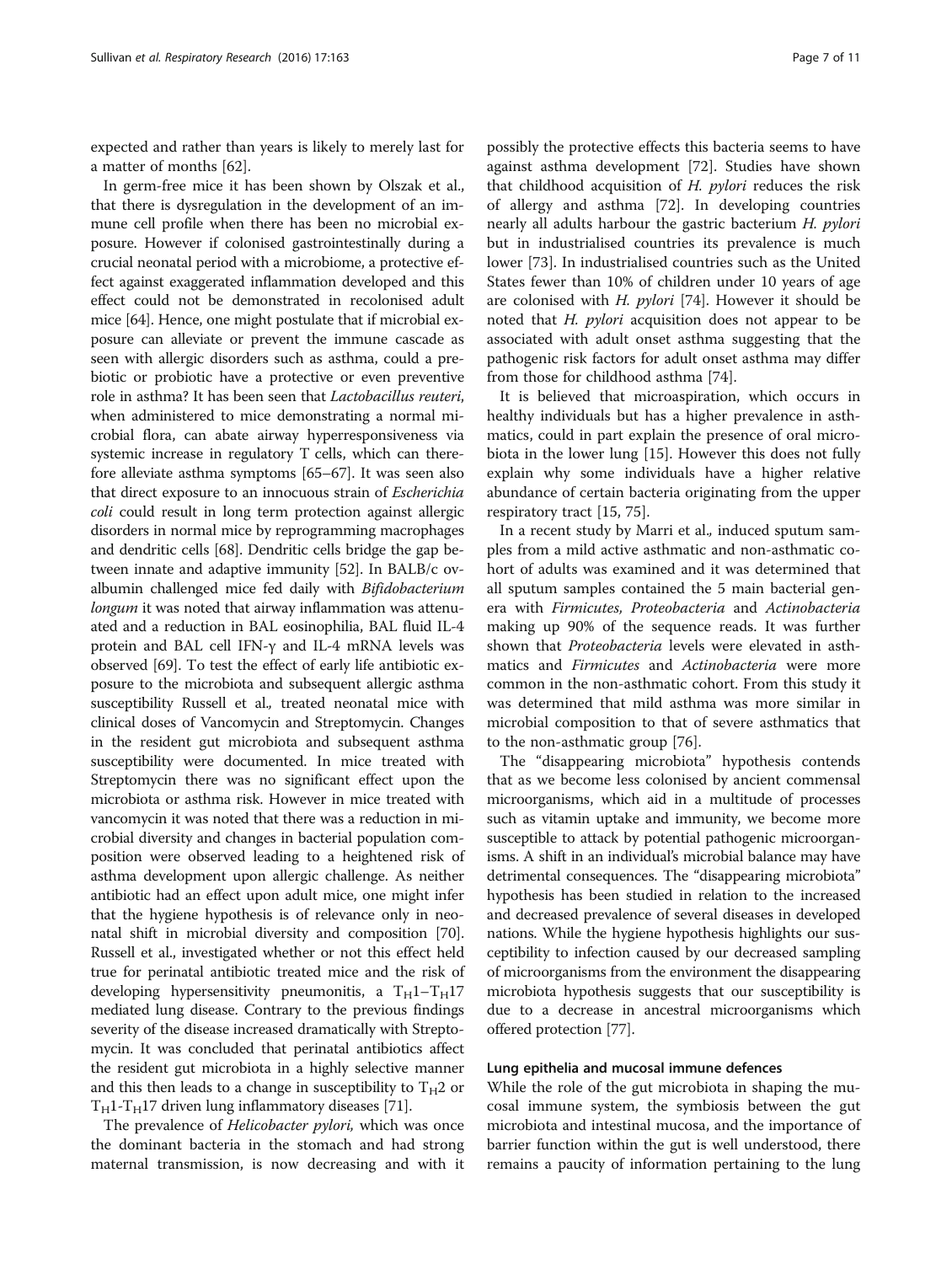[[11\]](#page-9-0). As the lungs are directly exposed to the environment the epithelium is the first line of defence against infection [[78](#page-10-0), [79\]](#page-10-0). In fact the lungs have the largest epithelial surface of the body [\[80\]](#page-10-0). By producing inflammatory products such as cytokines, growth factors, chemokines, lipid mediators, peptide mediators and reactive oxygen/nitrogen species the respiratory epithelial cells regulate the inflammatory response in the airways [[81](#page-10-0)]. The epithelium acts as a barrier which prevents inhaled pathogens gaining access. Club and type II alveolar epithelial cells produce a surfactant which effectively traps pathogens and mucociliary clearance aid pathogen removal. The epithelium can function as a catabolic barrier for proteases and peptides with the epithelium expressing cell surface peptidases and producing protease inhibitors. The epithelium barrier function is further augmented by integral tight junction proteins [\[81\]](#page-10-0). The cells of the innate immune response include macrophages, neutrophils and monocytes which utilise pathogen recognition molecules (PRMs) to recognise pathogen association molecular patterns (PAMPs) leading to the production of antimicrobial products [[78, 81](#page-10-0)]. Well known cell surface receptors include Toll-like receptors which can recognise a wide variety of viral and bacterial PAMPs such as LPS [[78, 82\]](#page-10-0).

Asthma is a heterogenous disease, with airway inflammation induced by epithelial exposure to allergens, pollutants and microbes which further stimulate the underlying APC (antigen presenting cells) cells inducing an immune response [\[83](#page-10-0)]. This epithelial exposure can result in a predominantly eosinophilic or neutrophilic cell influx into the airway. The allergic subtype, which responds to environmetal allergens, is characterised by increased eosinophil, basophils, and mast cells along with expansion of the T helper 2 cell  $(T_H2$  cell) subtype. As the epithelial or mucosal barrier is where the allergen presents itself, a breakdown in these physical barriers, the site of allergen presentation, can further propagate allergic, inflammatory response [\[8\]](#page-9-0). Indeed fungal spores, which are potent allergens, are postulated to damage the epithelial barrier by inducing cell shrinkage and subsequent inflammation and barrier breakdown [[84](#page-10-0)].

The interaction of the APC with the epithelium is the critical event in the resulting immune response. Dendritic cells act as sentinels, reacting to the exposure to certain allergens and pathogens from the environment. Dendritic cells activate an appropriate immune response after exposure to an allergen dependent on the appropriate mechanism of action for clearing the invading pathogen. It has been noted that mice lacking in DCs have major deficiencies in their antibacterial, antiviral and antifungal immunity. From recent murine studies it is believed that the epithelium has a key role in the activation of dendritic cells after exposure to an adverse pathogen or allergen and that there is an established epithelia-dendritic cell communication pathway [[85\]](#page-10-0).

Alveolar macrophages are the primary microbial sampling and clearance mechanism within the lung lumen and play an integral role in pulmonary host defense positioned at the interface between the mucosa and the external environment [\[86\]](#page-10-0). The composition of the microbiome in an asthmatic lung will consequentially effect macrophage sampling. Indeed the function of the alveolar macrophages may also effect what microbes persist in the lung and hence influence the resulting airway microbiome. Studies on alveolar macrophages in smokers have demonstrated that accumulation of tobacco smoke particulates in the lysosome effects migration and response to Mycobacter-ium tuberculosis [\[87\]](#page-10-0). These observations should also be noted with regard to asthmatics and their lung microbiota, as failure to effeciently clear certain species may result in persistence and imbalance.

# The Virome and asthma

Epidemiological studies across five continents spanning three decades have revealed a strong link between respiratory infections and the pathogenesis of asthma [\[3](#page-9-0)]. Respiratory syncytial virus (RSV), metapneumovirus, coronavirus, parainfluenza and human rhinovirus are just some of a plethora of human viruses which are known to be connected with respiratory diseases like asthma [\[88](#page-10-0)]. Human rhinoviruses can act as a trigger for asthma exacerbations [\[81\]](#page-10-0). Viral respiratory tract infections, most commonly rhinovirus infections, can have a serious effect on asthmatic patients or people at risk of developing asthma, causing exacerbations and worsening disease prognosis [[88](#page-10-0)]. Some emerging evidence has shown that individuals with asthma may have deficiencies in antiviral activity and a dysfunctional epithelial barrier, increasing susceptibity to severe viral respiratory infections with more potential for exacerbations [\[88](#page-10-0)]. Sigurs et al., have determined that acute RSV infections, occurring in conjuction with a family history of asthma, synergistically increase the risk of asthma development in an invidual, illustrating that this gene-by-environment interaction has prognostic implications in asthma [\[88, 89](#page-10-0)]. Viruses have been seen to predispose individuals to secondary bacterial infection. Upon exposure to RSV there is an increase in the adherence of Streptococcus pneu-moniae to human epithelial cells [[81, 90](#page-10-0)]. Respiratory virus infection markedly increases emergency room admissions in relation to asthma exacerbations [\[3](#page-9-0)]. Wheezing respiratory viral illnesses from birth to 3 years of age, in high risk children (parent who tests positive for respiratory allergies or a history of diagnosed asthma) increase the risk of asthma development 10 fold when the child reaches 6 years of age [\[91](#page-10-0)]. It has also been shown that severe respiratory syncytial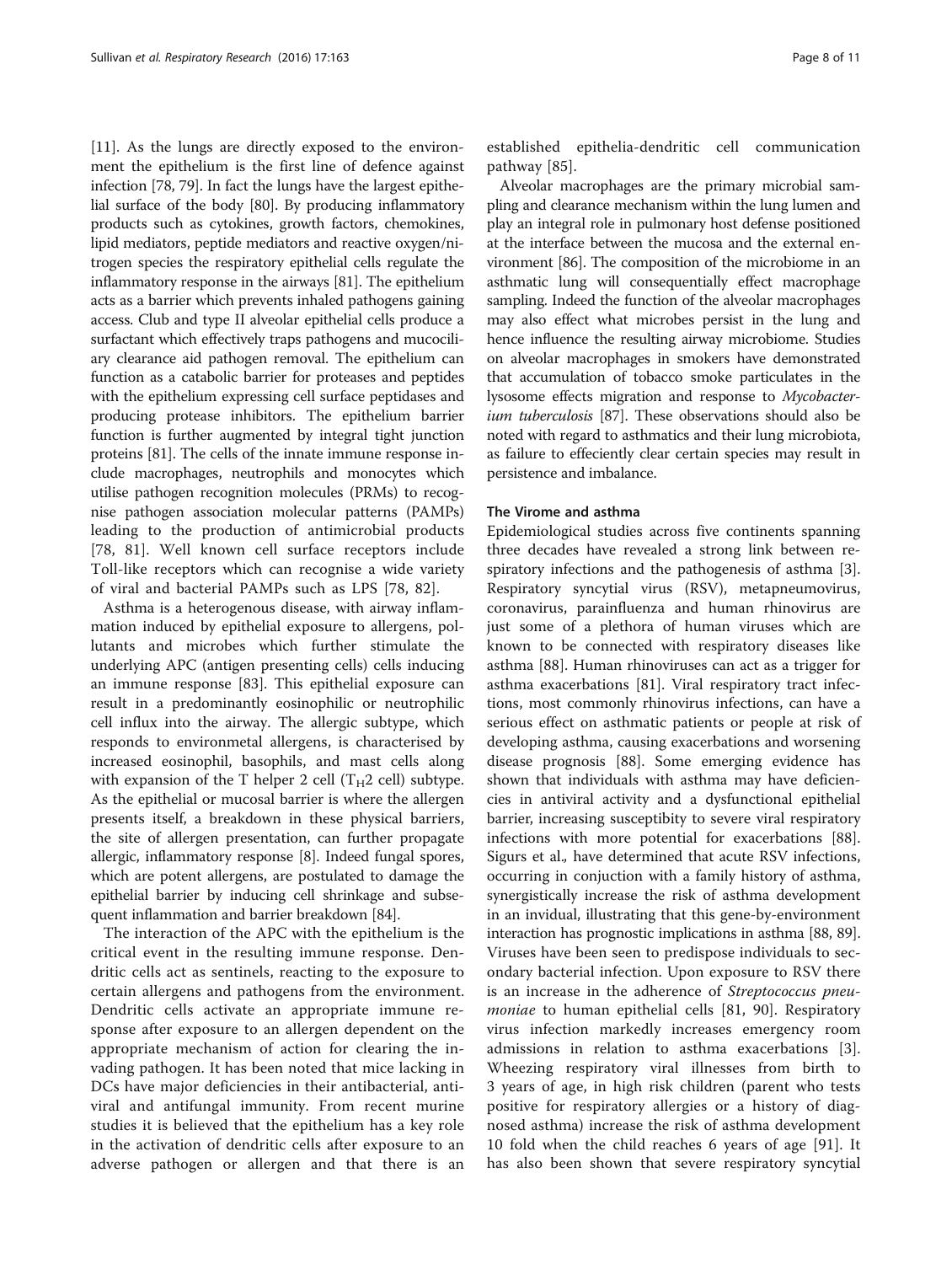virus bronchiolitis in infancy, predisposes to the development of adult asthma [\[92\]](#page-10-0). Respiratory virus (RV) and RSV are capable of activating a range of proinflammatory cytokines, chemokines, growth factors, adhesion molecules and mucins, relevant to the pathophysiology of asthma [\[3](#page-9-0)].

#### The mycobiome and asthma

The bacterial microbiome of the lungs has been the main focus of research to date, however the fungal microbiome/mycobiome of the lungs warrants investigation [\[93](#page-10-0)]. A marker for fungal exposure, extracellular polysaccharides, derived from Aspergillus and Penicillium are now known to be inversely associated with asthma [\[94](#page-10-0)]. A recent investigation of pooled sputum samples from asthma patients and controls identified 136 fungal species of which 90 species were more common in asthmatics. Psathyrella candolleana, Malassezia pachydermatis, Termitomyces clypeatus and Grifola sordulenta were most commonly found in asthmatics and Eremothecium sinecaudum, Systenostrema alba, Cladosporium cladosporioides and Vanderwaltozyma polyspora were more prevalent in the sputum samples of the control group [[95](#page-10-0)]. Wheeler et al., have demonstrated that antifungal drugs cause a fungal dysbiosis in mice and this dysbiosis results in an increase in the severity of airway inflammatory diseases such as asthma [\[96](#page-10-0)]. It has been well recognised for centuries that mould exposure can lead to an exacerbation of asthma [[84](#page-10-0)]. In certain patients, mould exposure can have detrimental effectsleading to increased disease severity, hospital admissions, and increased risk of bronchial reactivity and death [\[84](#page-10-0)]. Environmental risk factors such as pollen, animal dander and mould spores and their impact on asthma were examined from 1985 to 1989 in a cohort of asthmatics ranging in age from 5 to 34 years in Chicago, US. It was discovered that there was a 2.16 times greater chance of an asthma related death on days when the mould spore count reached >1000 spores per cubic meter. While factors such as genetics and the patients socioeconomic situation have important roles, there appears to be a temporal relationship between the high environmental spore count and subsequent asthma attacks [[97\]](#page-10-0). The summer-autumn period of asthma admissions and deaths corresponds with the peak in environmental mould spores seen at this time [[84](#page-10-0)].

It has been reported by Black et al., in 37 patients admitted to the ICU for an acute asthma attack, that 54% tested positive in a skin test for fungal spores which included Alternaria tenuis, Cladosporium cladosporides, Epicoccum nigrum and Helminthosporium maydis [\[98](#page-10-0)]. O' Driscoll et al., recruited 181 patients, aged between 16 and 60 years of age and divided them into three groups; severe, moderate and mild, dependent on their number of lifetime hospital admissions. 76% of patients with severe asthma tested positive in a skin test toone or more moulds including Aspergillus fumigatus, Penicillium notatum, Cladosporium herbarum, Alternaria alternata or the yeast Candida albicans in comparison to lower rates of positivity in patients with moderate or mild asthma (16–19%) [[99\]](#page-10-0).

Exposure to fungal allergens can have a devastating impact onasthmatics. Fungi contain proteins which are detrimental to the airway epithelium, enhance additional reactions and also act as allergens [[84\]](#page-10-0). It is possible that the long term fungal colonisation of an atopic patient may provide a chronic source of allergen exposure, propagate airway inflammation and increase severity of asthma phenotype [[84\]](#page-10-0).

# Conclusion

There is an emerging consensus that the microbiome potentially plays a critical role in disease development, including in the pathogenesis of airway conditions such as asthma [\[100\]](#page-10-0). Asthma rates are increasing and thanks to meta-genomics techniques it is now possible to define the composition of microbes in the lungs. It is now possible to determine whether changes in the composition of the lower airway microbiota influences the complex pathophysiology of a chronic lung disease such as asthma. Emerging studies have demonstrated that the role of the gut and lung microbiota and the resulting immune engagement cannot be ignored when studying asthma disease progression. Recent studies have demonstrated that oral antibiotics and antimycotics alter the gut microbiota exacerbating allergic asthma symptoms in mice. The resulting reduction in gut microbial diversity and modifed population composition was found to lead to increased allergic symptoms. Modification of commensal microbial species such as clostridia species have been implicated in these observations. Indeed clostridial dervied SCFAs, such as butyrate and actetate, are responsible for inducing mucosal Treg differentation and function [\[63, 101](#page-10-0)]. Studies to date suggest that a disrupted microbiota or shift in an individual's microbial balance could possibly have detrimental effects. Further research is now required to fully dissect this role and ultimately pave the way for the emergence of new therapeutic strategies in combating these conditions.

#### Abbreviations

APC: Antigen presenting cell; BAL: Bronchoalveolar lavage; CF: Cystic fibrosis; COPD: Chronic obstructive pulmonary disease; GOR: Gastro-oesophageal reflux; HDM: House dust mite; HIP/PAP: Hepatocarcinoma-intestine-pancreas/pancreatic associated protein; ICLs: Innate lymphoid cells; LDCs: Lung dendritic cells; LPS: Lipopolysaccharide; Pa: Pseudomonas aeruginosa; PAMPs: Pathogen associated molecular patterns; PRMs: Pathogen recognition molecules; RSV: Respiratory syncytial virus; RV: Respiratory virus; SCFAs: Short chain fatty acids; SNPs: Single nucleotide polymorphisms;  $T_H1$ : T helper 1;  $T_H2$ : T helper 2; TLRs: Toll-like receptors

#### Acknowledgements

Not applicable.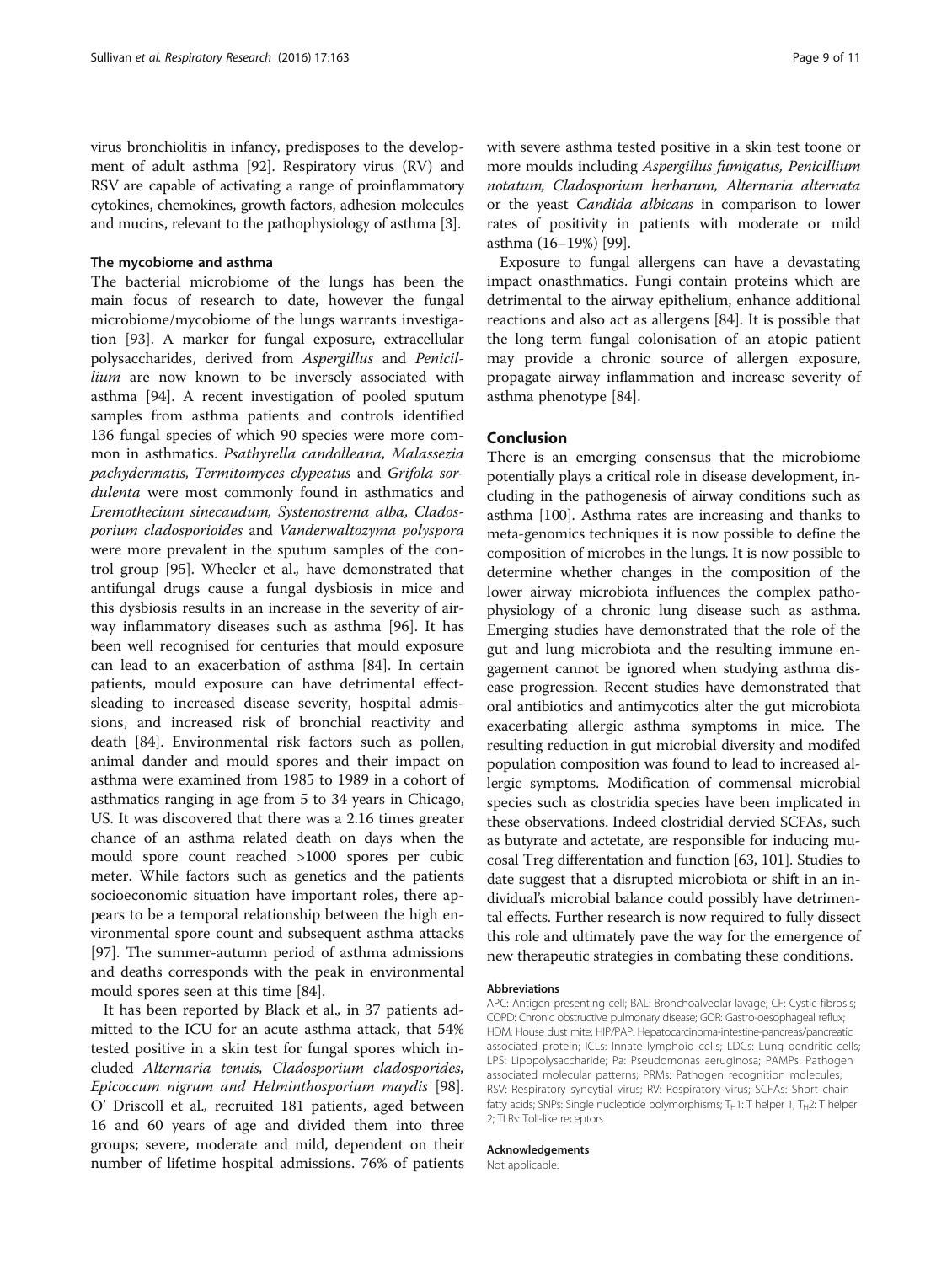#### <span id="page-9-0"></span>Funding

The authors are funded by the Wilton Respiratory Research Fund and the APC Microbiome Institute.

# Availability of data and material

Data sharing not applicable to this article as no data sets were generated or analysed during the current study.

#### Authors' contributions

AS wrote the manuscript. EH contributed to the manuscript. DM and JMS edited and wrote the manuscript. All authors read and approved the final manuscript.

#### Competing interests

The authors declare that they have no competing interests.

#### Consent for publication

Not applicable.

#### Ethics approval and consent to participate

Not applicable.

#### Author details

<sup>1</sup>The Department of Respiratory Medicine, Cork University Hospital, Wilton, Cork, Ireland. <sup>2</sup>APC Microbiome Institute, School of Medicine, University College Cork, Cork, Ireland. <sup>3</sup>School of Microbiology, University College Cork, Cork, Ireland. <sup>4</sup> Health Research Board Clinical Research Facility, University College Cork, Cork, Ireland.

# Received: 20 July 2016 Accepted: 26 November 2016 Published online: 05 December 2016

#### References

- 1. Kim HY, DeKruyff RH, Umetsu DT. The many paths to asthma: phenotype shaped by innate and adaptive immunity. Nat Immunol. 2010;11(7):577–84.
- 2. Hilty M, et al. Disordered microbial communities in asthmatic airways. PLoS One. 2010;5:1.
- 3. Edwards MR, et al. The microbiology of asthma. Nat Rev Micro. 2012;10(7): 459–71.
- 4. Burney P, Jarvis D, Perez-Padilla R. The global burden of chronic respiratory disease in adults. Int J Tuberc Lung Dis. 2015;19(1):10–20.
- 5. Umetsu DT, et al. Asthma: an epidemic of dysregulated immunity. Nat Immunol. 2002;3(8):715–20.
- 6. Noverr MC, Huffnagle GB. Does the microbiota regulate immune responses outside the gut? Trends Microbiol. 2004;12(12):562–8.
- 7. Marsland BJ. Influences of the Microbiome on the Early Origins of Allergic Asthma. Ann Am Thorac Soc. 2013;10:S165–9.
- 8. Holgate ST, Polosa R. Treatment strategies for allergy and asthma. Nat Rev Immunol. 2008;8(3):218–30.
- 9. Aho VT, et al. The microbiome of the human lower airways: a next generation sequencing perspective. World Allergy Organ J. 2015;8(1):23.
- 10. Marsland BJ, Gollwitzer ES. Host-microorganism interactions in lung diseases. Nat Rev Immunol. 2014;14(12):827–35.
- 11. Segal LN, Blaser MJ. A brave new world: the lung microbiota in an era of change. Ann Am Thorac Soc. 2014;11 Suppl 1:S21–7.
- 12. Huffnagle GB, Dickson RP. The bacterial micro biota in inflammatory lung diseases. Clin Immunol. 2015;159(2):177–82.
- 13. Erb-Downward JR, et al. Analysis of the Lung Microbiome in the "Healthy" Smoker and in COPD. PLoS One. 2011;6(2), e16384.
- 14. Turnbaugh PJ, et al. The Human Microbiome Project. Nature. 2007; 449(7164):804–10.
- 15. Segal LN, Rom WN, Weiden MD. Lung microbiome for clinicians. New discoveries about bugs in healthy and diseased lungs. Ann Am Thorac Soc. 2014;11(1):108–16.
- 16. Charlson ES, et al. Topographical continuity of bacterial populations in the healthy human respiratory tract. Am J Respir Crit Care Med. 2011; 184(8):957–63.
- 17. Segal LN, et al. Enrichment of lung microbiome with supraglottic taxa is associated with increased pulmonary inflammation. Microbiome. 2013; 1(1):19.
- 18. Salami O, Marsland BJ. Has the airway microbiome been overlooked in respiratory disease? Genome Med. 2015;7(1):62.
- 19. Dickson RP, Erb-Downward JR, Huffnagle GB. Towards an ecology of the lung: new conceptual models of pulmonary microbiology and pneumonia pathogenesis. Lancet Respir Med. 2014;2(3):238–46.
- 20. Dickson RP, et al. Spatial Variation in the Healthy Human Lung Microbiome and the Adapted Island Model of Lung Biogeography. Ann Am Thorac Soc. 2015;12(6):821–30.
- 21. Venkataraman A, et al. Application of a neutral community model to assess structuring of the human lung microbiome. MBio. 2015;6:1.
- 22. Bassis CM, et al. Analysis of the upper respiratory tract microbiotas as the source of the lung and gastric microbiotas in healthy individuals. MBio. 2015;6(2), e00037.
- 23. Madan JC, et al. Serial analysis of the gut and respiratory microbiome in cystic fibrosis in infancy: interaction between intestinal and respiratory tracts and impact of nutritional exposures. MBio. 2012;3:4.
- 24. Huang YJ, et al. The role of the lung microbiome in health and disease. A National Heart, Lung, and Blood Institute workshop report. Am J Respir Crit Care Med. 2013;187(12):1382–7.
- 25. Boyton RJ, et al. Immune mechanisms and the impact of the disrupted lung microbiome in chronic bacterial lung infection and bronchiectasis. Clin Exp Immunol. 2013;171(2):117–23.
- 26. Ooi CY, Durie PR. Cystic fibrosis from the gastroenterologist's perspective. Nat Rev Gastroenterol Hepatol. 2016;13(3):175–85.
- 27. Al-Momani H, et al. Microbiological profiles of sputum and gastric juice aspirates in Cystic Fibrosis patients. Sci Rep. 2016;6:26985.
- 28. Reen FJ, et al. Bile signalling promotes chronic respiratory infections and antibiotic tolerance. Sci Rep. 2016;6:29768.
- 29. Sze MA, Hogg JC, Sin DD. Bacterial microbiome of lungs in COPD. Int J Chron Obstruct Pulmon Dis. 2014;9:229–38.
- 30. Morris A, Gibson K, Collman RG. The Lung Microbiome in Idiopathic Pulmonary Fibrosis. What Does It Mean and What Should We Do about It? Am J Respir Crit Care Med. 2014;190(8):850–2.
- 31. Hammad H, Lambrecht BN. Dendritic cells and epithelial cells: linking innate and adaptive immunity in asthma. Nat Rev Immunol. 2008;8(3):193–204.
- 32. Levy ML, et al. International Primary Care Respiratory Group (IPCRG) Guidelines: Diagnosis of respiratory diseases in primary care. Prim Care Respir J. 2006;15:20.
- 33. Murphy DM, O'Byrne PM. Recent advances in the pathophysiology of asthma. Chest. 2010;137(6):1417–26.
- 34. Lambrecht BN, Hammad H. The airway epithelium in asthma. Nat Med. 2012;18(5):684–92.
- 35. Dickson RP, Martinez FJ, Huffnagle GB. The role of the microbiome in exacerbations of chronic lung diseases. Lancet. 2014;384(9944):691–702.
- 36. Sanders DB, et al. Return of FEV1 after pulmonary exacerbation in children with cystic fibrosis. Pediatr Pulmonol. 2010;45(2):127–34.
- 37. Bateman ED, et al. Global strategy for asthma management and prevention: GINA executive summary. Eur Respir J. 2008;31(1):143–78.
- 38. Holt PG, et al. The role of allergy in the development of asthma. Nature. 1999;402:B12–7.
- 39. Joyce SA, et al. Regulation of host weight gain and lipid metabolism by bacterial bile acid modification in the gut. Proc Natl Acad Sci U S A. 2014; 111(20):7421–6.
- 40. Liang X, Bushman FD, FitzGerald GA. Rhythmicity of the intestinal microbiota is regulated by gender and the host circadian clock. Proc Natl Acad Sci U S A. 2015;112(33):10479–84.
- 41. Gibbs J, et al. An epithelial circadian clock controls pulmonary inflammation and glucocorticoid action. Nat Med. 2014;20(8):919–26.
- 42. Cash HL, et al. Symbiotic bacteria direct expression of an intestinal bactericidal lectin. Science. 2006;313(5790):1126–30.
- 43. Sonnenberg Gregory F, Artis D. Innate Lymphoid Cell Interactions with Microbiota: Implications for Intestinal Health and Disease. Immunity. 2012;37(4):601–10.
- 44. Ruane D, et al. Microbiota regulate the ability of lung dendritic cells to induce IgA class-switch recombination and generate protective gastrointestinal immune responses. J Exp Med. 2016;213(1):53–73.
- 45. Fujimura KE, Lynch SV. Microbiota in allergy and asthma and the emerging relationship with the gut microbiome. Cell Host Microbe. 2015;17(5):592–602.
- 46. O'Neill LAJ, Bowie AG. The family of five: TIR-domain-containing adaptors in Toll-like receptor signalling. Nat Rev Immunol. 2007;7(5):353–64.
- 47. Bassetti S, et al. Dispersal of Staphylococcus aureus Into the Air Associated With a Rhinovirus Infection. Infect Control Hosp Epidemiol. 2005;26(2):196–203.